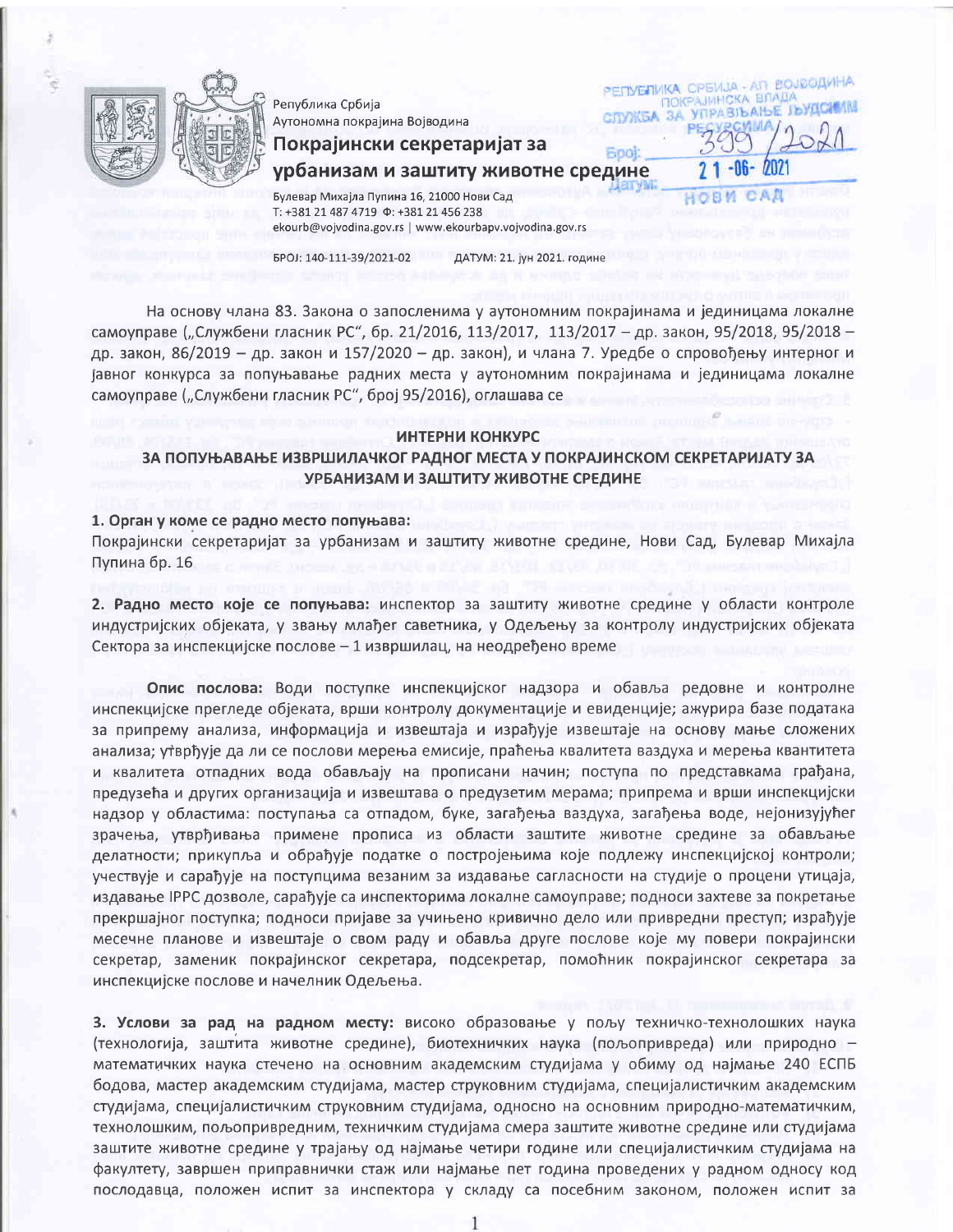управљање моторним возилом "Б" категорије, основни ниво оспособљености за рад на рачунару и пробни рад.

Општи услови за рад у органима Аутономне покрајине Војводине: да је учесник интерног конкурса пунолетан држављанин Републике Србије; да има прописано образовање; да није правноснажно осуђиван на безусловну казну затвора од најмање шест месеци; да му раније није престајао радни однос у државном органу, односно органу аутономне покрајине и јединице локалне самоуправе због теже повреде дужности из радног односа и да испуњава остале услове одређене законом, другим прописом и актом о систематизацији радних места.

4. Место рада: Покрајински секретаријат за урбанизам и заштиту животне средине, Нови Сад, Булевар Михајла Пупина бр. 6

5. Стручне оспособљености, знања и вештине кандидата које се проверавају у изборном поступку:

- стручна знања, односно познавање законских и подзаконских прописа који регулишу област рада оглашеног радног места: Закон о заштити животне средине ("Службени гласник РС", бр. 135/04, 36/09, 72/09-др. закон, 43/11-одлука УС, 14/16, 76/18 и 95/18 - др. закон), Закон о управљању отпадом ("Службени гласник РС", бр. 36/09, 88/10, 14/16 и 95/18 - др. закон), Закон о интегрисаном спречавању и контроли загађивања животне средине ("Службени гласник РС", бр. 135/04 и 25/15), Закон о процени утицаја на животну средину ("Службени гласник РС", бр. 135/04 и 36/09), Закон о заштити ваздуха ("Службени гласник РС", бр. 36/09, 10/13 и 26/21 - др. закон), Закон о водама ("Службени гласник РС", бр. 30/10, 93/12, 101/16, 95/18 и 95/18 - др. закон), Закон о заштити од буке у животној средини ("Службени гласник РС", бр. 36/09 и 88/10), Закон о заштити од нејонизујућих зрачења ("Службени гласник РС", бр. 36/09), Закон о инспекцијском надзору ("Службени гласник РС", бр. 36/15, 44/18 - др. закон и 95/18), подзаконских аката донетих на основу тих закона и Закон о општем управном поступку ("Службени гласник РС", бр. 18/16 и 95/18 - аутентично тумачење) усмено;

- познавање рада на рачунару - уколико кандидат не приложи уверење о траженом нивоу оспособљености за рад на рачунару, провера ће се извршити практичним радом на рачунару; - вештина комуникације - усмено, непосредно, кроз разговор са кандидатима.

6. Рок у коме се подносе пријаве на интерни конкурс је осам дана од дана оглашавања интерног конкурса. Рок почиње да тече 23. јуна 2021. године а истиче 30. јуна 2021. године

7. Лице које је задужено за давање обавештења о интерном конкурсу: Сања Шкиљевић, тел: 021/487-4456.

8. Адреса на коју се подноси пријава за интерни конкурс: Покрајински секретаријат за урбанизам и заштиту животне средине, Нови Сад, Булевар Михајла Пупина 16, са назнаком "за интерни конкурс за радно место: инспектор за заштиту животне средине у области контроле индустријских објеката, млађи саветник".

9. Датум оглашавања: 22. јун 2021. године.

**NOT - NOT** 

10. Докази који се прилажу уз пријаву на интерни конкурс:

- 1) Потписана пријава са адресом становања, е mail адресом и бројем телефона;
- 2) Биографија са наводима о дасадашњем радном искуству;
- 3) Фотокопија личне карте односно испис очитане биометријске личне карте;
- 4) Уверење о држављанству, не старије од шест месеци (оригинал или оверена фотокопија);
- 5) Уверење МУП-а да кандидат није осуђиван на безусловну казну затвора од најмање шест месеци, не старије од шест месеци (оригинал или оверена фотокопија);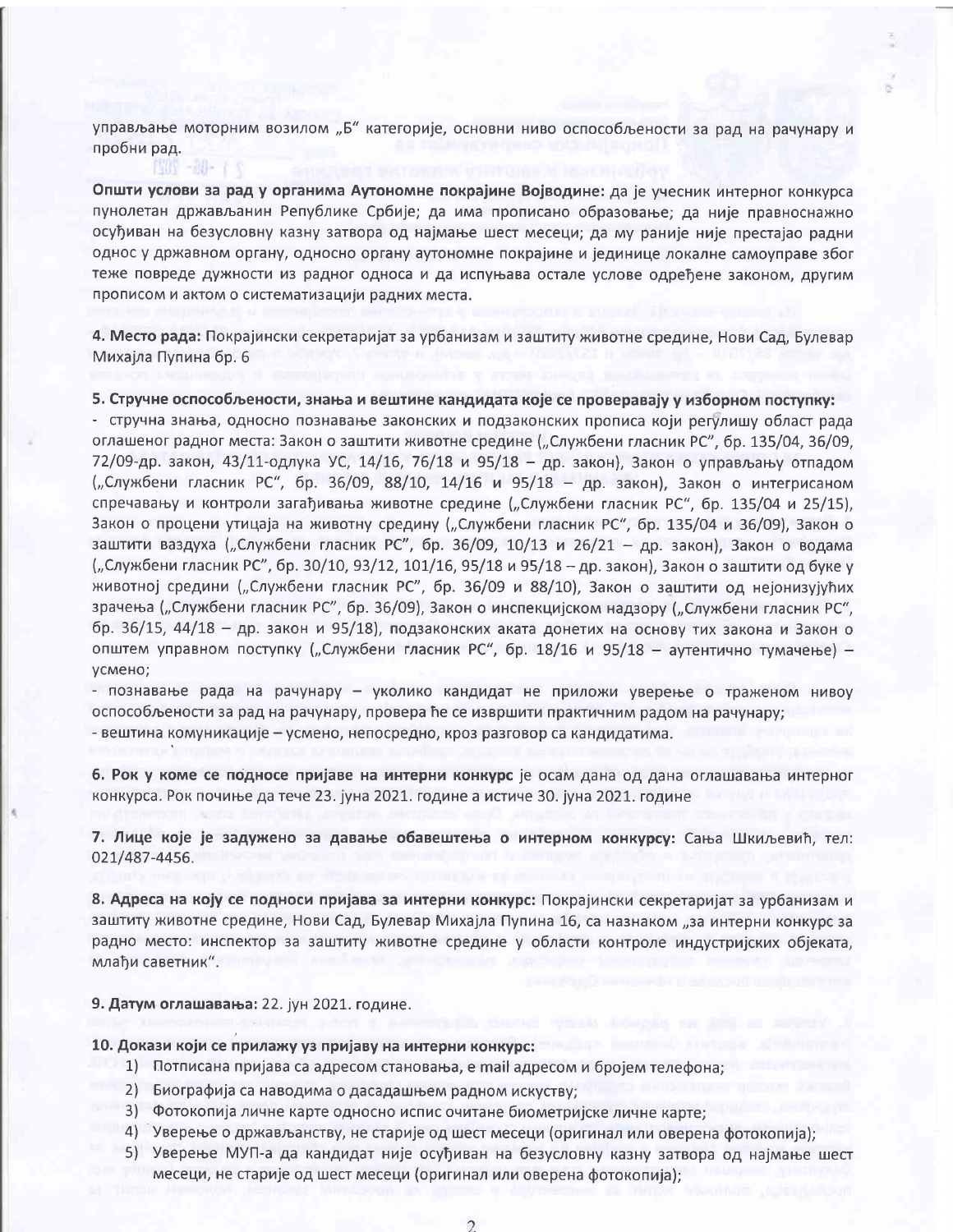- 6) Диплома којом се потврђује стручна спрема према условима (оригинал или оверена фотокопија);
- 7) Уверење о положеном испиту за инспектора (оригинал или оверена фотокопија), уколико га кандидат поседује;
- 8) Фотокопија доказа о завршеном приправничком стажу или најмање пет година проведених у радном односу код послодавца, у смислу одредаба закона којим се уређују радноправни односи у органима аутономне покрајине (потврда, решење, уговор и други акти којима се доказује на којим пословима, у ком периоду и са којом стручном спремом је стечено радно искуство);
- 9) Фотокопија возачке дозволе односно испис очитане возачке дозволе за управљање моторним возилом "Б" категорије;
- 10) Уверење о оспобљености за рад на рачунару (оригинал или оверена фотокопија), уколико га кандидат поседује;
- 11) Решење о распоређивању или решење да је службеник нераспоређен (оригинал или оверена фотокопија);
- 12) Образац I или Образац II потписана изјава у којој се учесник интерног конкурса опредељује да ли ће сам прибавити доказе о чињеницама о којима се води службена евиденција или ће то орган учинити уместо њега;
- 13) Образац III потписана изјава да кандидату није престајао радни однос у државном органу, односно органу аутономне покрајине и јединице локалне самоуправе, због теже повреде радне дужности.

#### Напомене:

У складу са Законаом о запосленима у аутономним покрајинама и јединицама локалне самоуправе, пробни рад је обавезан за сва лица која нису заснивала радни однос у органу аутономне, јединице локалне самоуправе или државном органу. Пробни рад за радни однос заснован на неодређено време траје шест месеци. Службеник на пробном раду који је радни однос засновао на неодређено време полаже државни стручни испит до окончања пробног рада, у супротном му престаје радни однос. Службеник који је у радном односу на неодређено време, дужан је да има положен државни стручни испит. Службеник коме пробни рад није обавезан у складу са законом, као и службеник који је засновао радни однос на неодређено време, а нема положен државни стручни испит, полаже државни стручни испит у року од шест месеци од дана заснивања радног односа.

Кандидат без положеног испита за инспектора, прима се на рад под условом да тај испит положи, уколико подлеже обавези полагања у складу Законом о инспекцијском надзору ("Службени гласник РС", број 36/2015, 44/2018 - др. закон и и 85/2018), у року који је прописан тим законом.

Одредбама чл. 9. ст. 3. и 4. и 103. Закона о општем управном поступку ("Службени гласник РС", бр. 18/2016 и 95/18 – аутентично тумачење) прописано је, између осталог, да су органи у обавези да по службеној дужности, када је то неопходно за одлучивање, у складу са законским роковима, бесплатно размењују, врше увид, обрађују и прибављају личне податке о чињеницама садржаним у службеним евиденцијама, осим ако странка изричито изјави да ће податке прибавити сама.

Докази који се прилажу уз пријаву на овај интерни конкурс, а о којима се води службена евиденција су уверење о држављанству и уверење МУП-а да кандидат није осуђиван на безусловну казну затвора од најмање шест месеци.

Уколико се учесник конкурса определи да наведене доказе орган прибави по службеној дужности, дужан је да се писмено изјасни о томе да се његови лични подаци користе у сврху прикупљања наведених доказа. Изјашњење се даје у форми изјаве која се доставља уз пријаву на интерни конкурс (Образац I).

Уколико се учесник конкурса определи да ће сам прибавити наведене доказе, дужан је да се писмено о томе изјасни. Изјашњење се даје у форми изјаве која се доставља уз пријаву на интерни конкурс (Образац II).

Обрасци изјава се налазе на интернет страници Службе за управљање људским ресурсима www.ljudskiresursi.vojvodina.gov.rs.

3